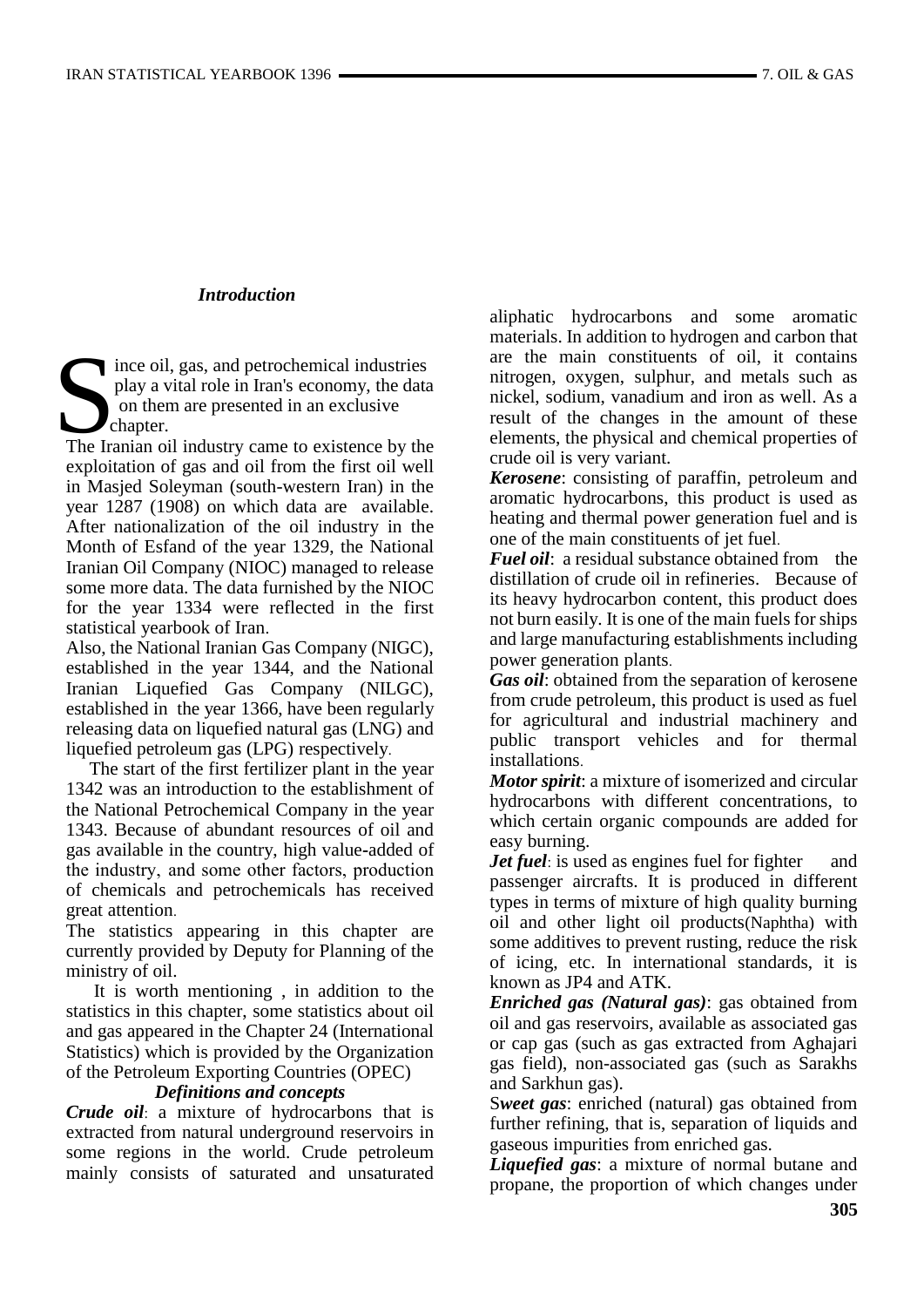environmental conditions and utilization and becomes liquid under a pressure of 100-110 pounds on square inch.

*Gas injection*: gas and/or water injected into oil reservoir for optimum utilization and preservation of resources.

*Gas customer*: the natural or legal person whose characteristics have been registered and who has been given a customer number after his/her submission of required documents and payment of related costs based on a formal procedure for admission of natural gas applicant.

*Gas consumer*: the person who consumes gas after subscription and operations of gas supply.

*Gas extension*: the lines which have been extended from transmission, feeding and network lines into the customer's private station.

*Polymer*: refers to heavy molecules with high carbon made out of molecules with low carbon in compositions of unsaturated paraffin hydrocarbons. Types of polymer include:

(a) Major: polyethylenes, PVC, polypropylene, polystyrene, melamine crystal, polyester (PET) and ABS.

(b) Engineering: polycarbonate and epoxy.

(c) Rubbers: styrene-butadiene, polybutadiene, rubber.

## *Chemicals*

- (a) Basics include ethylene, propylene, methanol, butadiene, C4 cut, butene**-**1.
- (b) Intermediates include ethylene oxide, ethylene glycols, acetic acid, vinyl acetate, EDC, VCM, ethanol amine, 2**-**ethyl**-**hexanol and butanols.
- (c) Minerals include light and dense sodium carbonate, sodium bicarbonate, argon, perchlorin, hydrochloric acid, chlorine (liquid), caustic soda, sodium hypochlorite, ammonium nitrate (explosive).

*Aromatics:* are unsaturated cyclic hydrocarbons consisting of one or more benzene rings (a six– carbon ring with three double bonds). Aromatics include benzene, toluene, mixed xylenes, pxylene, o-xylene, ethyl benzene, monomer styrene and PTA.

*Fuel:* include propane, butane, pentane plus, pentane, pyrolysis gasoline, C4 raffinate, C6 raffinate, C.F.O, and MTBE.

## *Fertilizers, pesticides and related materials*

- (a) Fertilizers include urea, ammonium nitrate, diammonium phosphate, ammonium sulphate.
- (b) Pesticides include alachlor, butachlor.
- (c) Related materials include ammonia, nitric acid, phosphoric acid, sulphuric acid, sulphur, chloroacetyl chloride.

## *Selected information*

In the year 1396, a total of 782880 thousand barrels of crude oil were exported, which shows a 0.7% increase compared to the preceding year. Also in the same year, the amount of oil products exports was 41 mln liters per day with a 78.3% increase compared to the preceding year.

Furthermore, in the year 1396, the average production of some oil products in all of the national refineries by cum/day is: liquefied gas 10774; motor spirit 81911, kerosene 17035 and gas oil 84795 which shows a 18.8, 31.7, -17.7, and 5.5 percent change compared to the preceding year, respectively.

In the year 1396, motor spirit with the consumption of 34317 thousand cum per day had the highest share of consumption among all kinds of oil products and gas oil with 29102 thousand cum/day was at the second rank.

In the year 1396, the amount of motor spirit imports with a 44.1% increase, compared to the preceding year, reached 4419 mln liters.

In the year 1396, a number of 1115 cities were supplied with piped gas and 47 cities were being supplied with piped gas.

The total production of the National Company of the Petrochemical Industries with a 5.9% increase compared to the preceding year reached 53624 thousand tons in the year 1396. Out of this amount, 22530 thousand tons valued at US \$ 12100 mln have been exported which increased by 8.1 and 23.4 percent by volume and value, respectively compared to the previous year.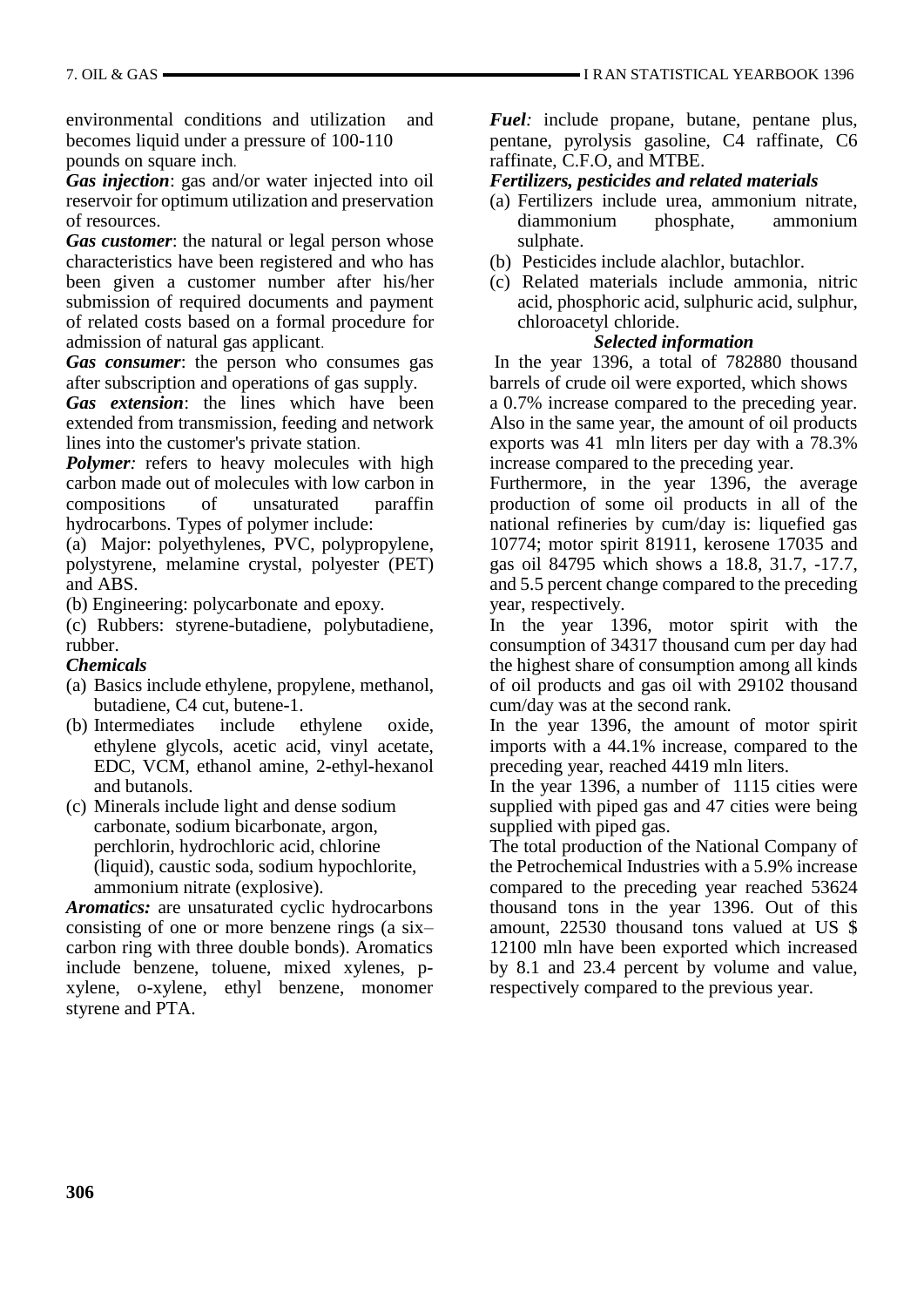# **7.1. REFINMENT CAPACITY FOR CRUDE OIL IN DOMESTIC REFINERIES (1000 barrels)**

|                                        |          | Year     |          |          |          |                |        |        |  |  |  |  |
|----------------------------------------|----------|----------|----------|----------|----------|----------------|--------|--------|--|--|--|--|
| Refinery                               | 1380     | 1385     | 1390     | 1392     | 1393     | 1394           | 1395   | 1396   |  |  |  |  |
|                                        | 501510   | 491655   | 570130   | 666125   | 666125   | $624880^{(1)}$ | 675980 | 675980 |  |  |  |  |
| Abadan                                 | 000      | 127750   | 127750   | 142350   | 142350   | 142350         | 142350 | 142350 |  |  |  |  |
|                                        | 000      | 54750    | 91250    | 91250    | 91250    | 83950          | 91250  | 91250  |  |  |  |  |
|                                        | 000      | 73000    | 73000    | 136875   | 136875   | $103660^{(1)}$ | 103660 | 103660 |  |  |  |  |
| Bandar Abbas                           | 000      | 84680    | 116800   | 116800   | 116800   | 116800         | 116800 | 116800 |  |  |  |  |
|                                        | 000      | 40150    | 40150    | 40150    | 40150    | 40150          | 40150  | 40150  |  |  |  |  |
|                                        | 000      | 80300    | 80300    | 91250    | 91250    | 91250          | 91250  | 91250  |  |  |  |  |
|                                        | 000      | 14600    | 14600    | 21170    | 21170    | $20440^{(1)}$  | 20440  | 20440  |  |  |  |  |
| Kermanshah                             | 000      | 9125     | 8030     | 8030     | 8030     | 8030           | 8030   | 8030   |  |  |  |  |
| Lavan (distillation)                   | 000      | 7300     | 18250    | 18250    | 18250    | 18250          | 18250  | 18250  |  |  |  |  |
| Gas condensate of<br>Persian Gulf Star | $\times$ | $\times$ | $\times$ | $\times$ | $\times$ | $\times$       | 43800  | 43800  |  |  |  |  |

*1. Revised figures.*

*Source: Ministry of Oil.*

# **7.2. DIRECT EXPORT OF CRUDE OIL AND OIL PRODUCTS**

|                            | Year   |        |        |        |        |        |        |        |  |  |
|----------------------------|--------|--------|--------|--------|--------|--------|--------|--------|--|--|
| Description                | 380    | 1385   | 1390   | 1392   | 393    | 1394   | 1395   | 1396   |  |  |
| Crude oil (1000 barrels)   | 730000 | 887881 | 741939 | 586081 | 490086 | 523392 | 777714 | 782880 |  |  |
| Oil products (mln lit/day) | 42     | 42     | 14     | 16     | 19     | 28     | 23     | 41     |  |  |

*Source: Ministry of Oil*



**For data see Table 7.2**.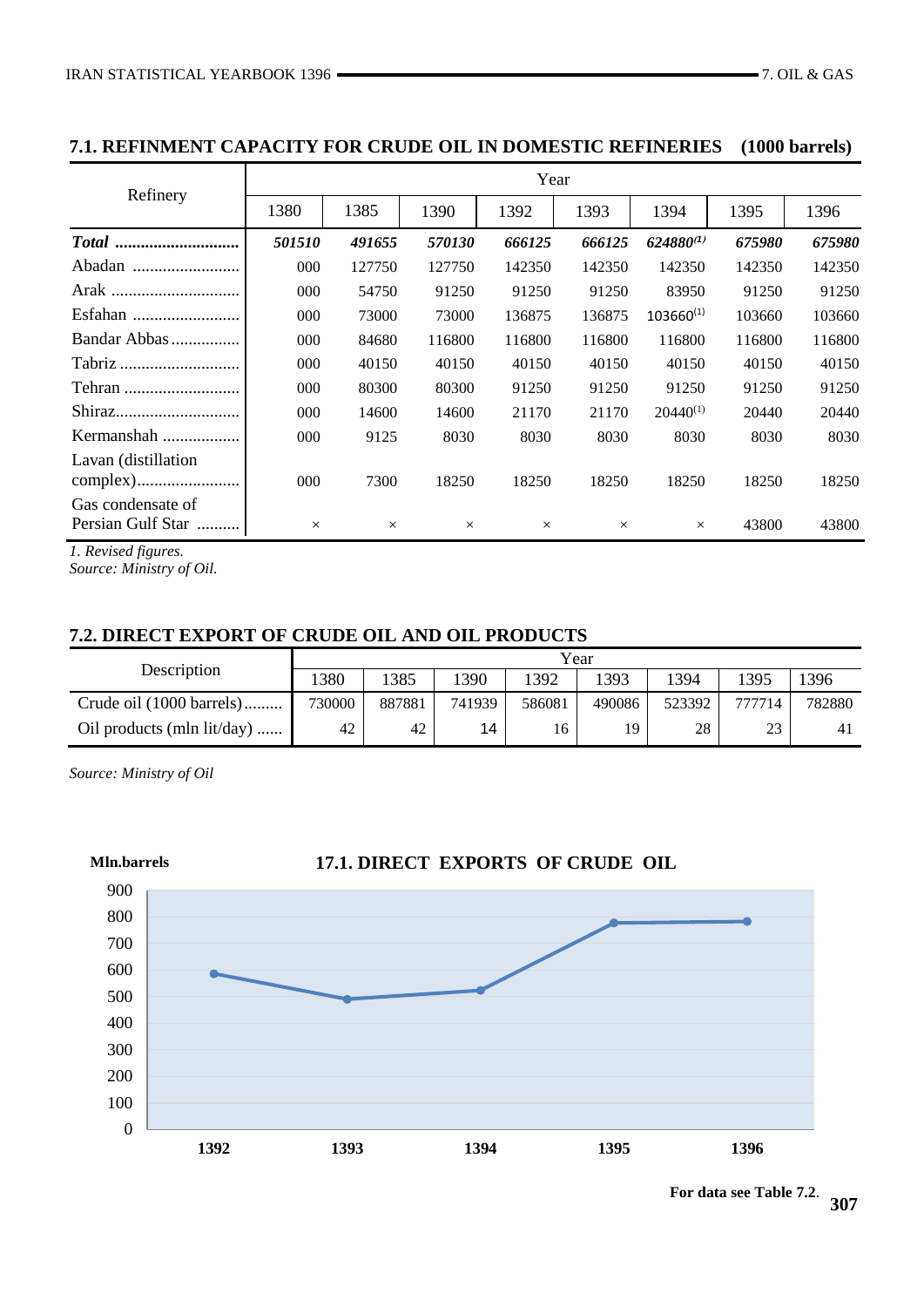| Product              |                | Year           |       |       |       |       |       |       |  |  |  |
|----------------------|----------------|----------------|-------|-------|-------|-------|-------|-------|--|--|--|
|                      | 1380           | 1385           | 1390  | 1392  | 1393  | 1394  | 1395  | 1396  |  |  |  |
|                      | $245891^{(1)}$ | $257313^{(1)}$ | 000   | 000   | 000   | 000   | 000   | 000   |  |  |  |
| Liquefied gas        | 8298           | 8016           | 10120 | 10367 | 9476  | 10135 | 9068  | 10774 |  |  |  |
| Motor spirit         | $37128^{(1)}$  | $44664^{(1)}$  | 54820 | 71216 | 64888 | 67872 | 62177 | 81911 |  |  |  |
| Kerosene             | 27160          | 21048          | 20199 | 23739 | 21640 | 20061 | 20710 | 17035 |  |  |  |
|                      | 70879          | 80473          | 80352 | 91982 | 83857 | 87606 | 80339 | 84795 |  |  |  |
| Fuel oil             | 80152          | 76205          | 65643 | 80136 | 73045 | 72302 | 69942 | 56853 |  |  |  |
| Jet fuels            | 3098           | 3600           | 000   | 000   | 000   | 000   | 000   | 000   |  |  |  |
| Lubricants           | 1221           | 000            | 000   | 000   | 000   | 000   | 000   | 000   |  |  |  |
| Bitumen              | 8284           | 859            | 000   | 000   | 000   | 000   | 000   | 000   |  |  |  |
| Other products $(2)$ | 10382          | 24107          | 000   | 000   | 000   | 000   | 000   | 000   |  |  |  |

#### **7.3. AVERAGE PRODUCTION OF DIFFERENT TYPES OF OIL PRODUCTS IN REFINERIES (cu m/day)**

*1. Motor spirit includes basic gasoline, EBTM, super gasoline consumption etc; however, EBTM and super gasoline consumption are not included in the total.* 

*2. Other oil products exclude semi-finished products, gas, hydrogen and sulfur.*

*Sources: Ministry of Oil.*



#### **7.2. SELECTED OIL PRODUCTS OF REFINERIES 1000 cum/Day**

**For Data See Table 7.3**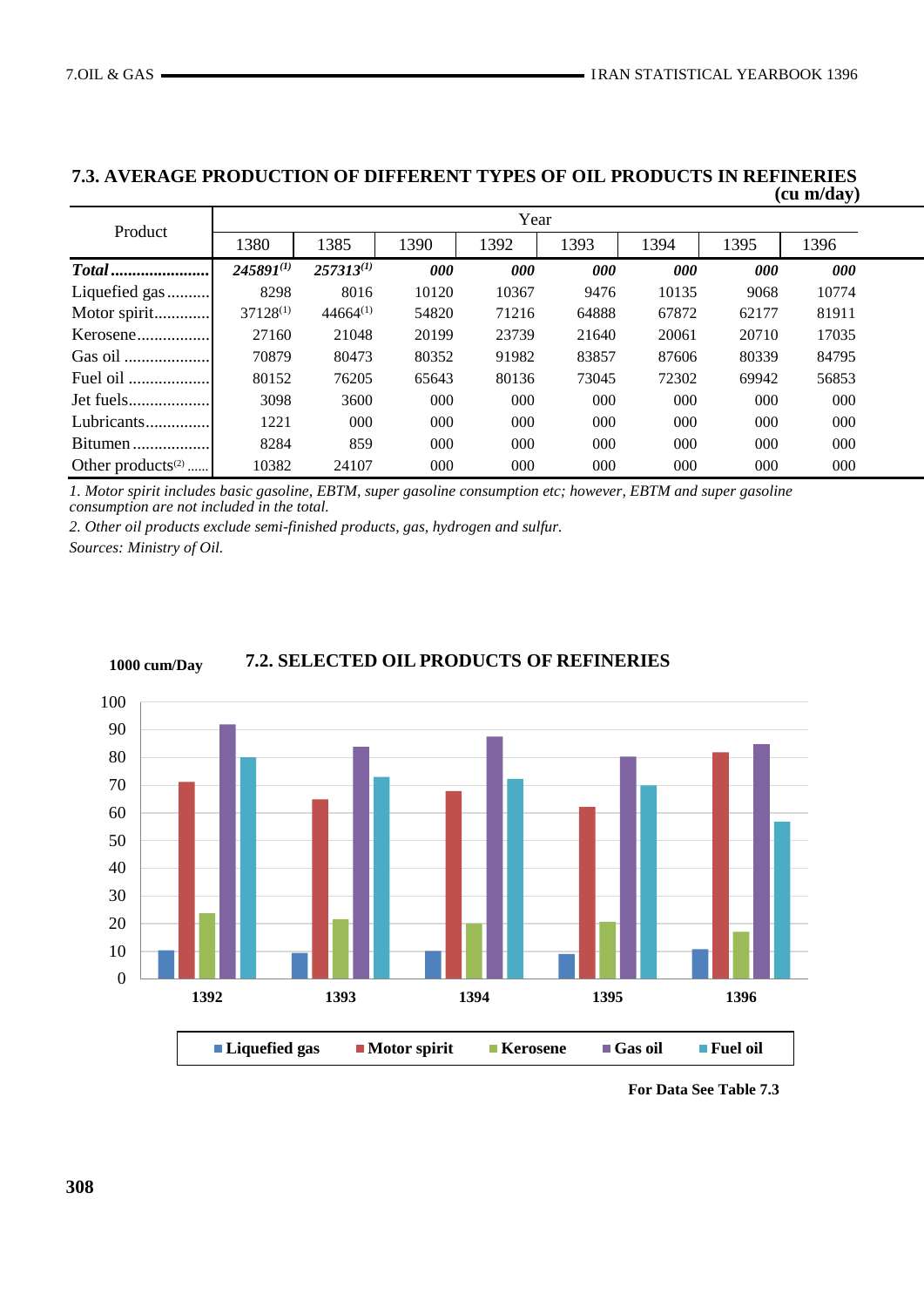# **7.4. CONSUMPTION OF OIL PRODUCTS (1000 cu m)**

|         |       |              |       | Year     |       |       |       |       |
|---------|-------|--------------|-------|----------|-------|-------|-------|-------|
| Product | 1380  | 1385         | 1390  | 1392     | 1393  | 1394  | 1395  | 1396  |
|         | 16723 | 26887        | 20884 | 26992    | 25135 | 26856 | 25762 | 34317 |
|         | 157   | 99           | 000   | 000      | 000   | 000   | 000   | 000   |
|         | 943   | 1155         | 000   | 000      | 000   | 000   | 000   | 000   |
|         | 8954  | 7199         | 7257  | 8665     | 7899  | 7322  | 7559  | 6218  |
|         | 25215 | 31471        | 29427 | 33428    | 30683 | 31794 | 28131 | 29102 |
|         | 15245 | 15644        | 19909 | 24862    | 21920 | 18939 | 19747 | 9593  |
|         | 390   | 000          | 000   | 000      | 000   | 000   | 000   | 000   |
|         | 2100  | $4202^{(2)}$ | 000   | $000 \,$ | 000   | 000   | 000   | 000   |
|         | 4163  | 3922         | 2739  | 3087     | 1880  | 1447  | 1839  | 2079  |
|         | 351   | 1668         | 000   | 000      | 000   | 000   | 000   | 000   |
|         | 12    | 42           | 000   | $000 \,$ | 000   | 000   | 000   | 000   |
|         | 2     | 42           | 000   | 000      | 000   | 000   | 000   | 000   |

*1. Including regular, super, and unleaded gasoline.*

*2. Unit of measurement is regarded as thousand tons and includes VB (primary material of bitumen) as well. Sources: Ministry of Oil.*

# **7.5. IMPORTS OF OIL PRODUCTS BY TYPE (mln/litre)**

| Product         |          | Year  |          |            |            |      |            |                |  |  |  |  |
|-----------------|----------|-------|----------|------------|------------|------|------------|----------------|--|--|--|--|
|                 | 1380     | 1385  | 1390     | 1392       | 1393       | 1394 | 1395       | 1396           |  |  |  |  |
| <b>Total</b>    | 2840     | 11897 | 000      | <i>000</i> | <i>000</i> | 000  | <i>000</i> | 000            |  |  |  |  |
| Motor spirit    | 2840     | 10038 | 000      | 998        | 1451       | 2082 | 3067       | 4419           |  |  |  |  |
| Kerosene        | $\theta$ | 0     | $^{(1)}$ | $\theta$   |            |      | $\theta$   | $\theta$       |  |  |  |  |
| Gas oil         | $\theta$ | 1858  | 000      | 186        | 122        |      | 0          | $\overline{0}$ |  |  |  |  |
| Aviation spirit | 0        | 2     | 000      | 000        | 000        | 000  | 000        | 000            |  |  |  |  |

*Sources: Ministry of Oil.*

## **7.6. TRANSPORTED OIL PRODUCTS BY MEANS OF TRANSPORT (mln ton kms)**

| Means of      | Year  |       |       |       |       |       |       |       |  |  |  |
|---------------|-------|-------|-------|-------|-------|-------|-------|-------|--|--|--|
| transport     | 1380  | 1385  | 1390  | 1392  | 1393  | 1394  | 1395  | 1396  |  |  |  |
| <b>Total</b>  | 32429 | 39185 | 34249 | 38354 | 37192 | 36429 | 38024 | 42749 |  |  |  |
| Pipelines     | 21056 | 25194 | 21854 | 24496 | 22485 | 21359 | 22145 | 26432 |  |  |  |
| Railway       | 1977  | 2547  | 1661  | 2557  | 2082  | 2069  | 2505  | 2168  |  |  |  |
| Road vehicles | 7893  | 8995  | 7844  | 7717  | 9565  | 10754 | 11947 | 13196 |  |  |  |
| Tankers       | 1503  | 2449  | 2890  | 3584  | 3060  | 2247  | 1427  | 953   |  |  |  |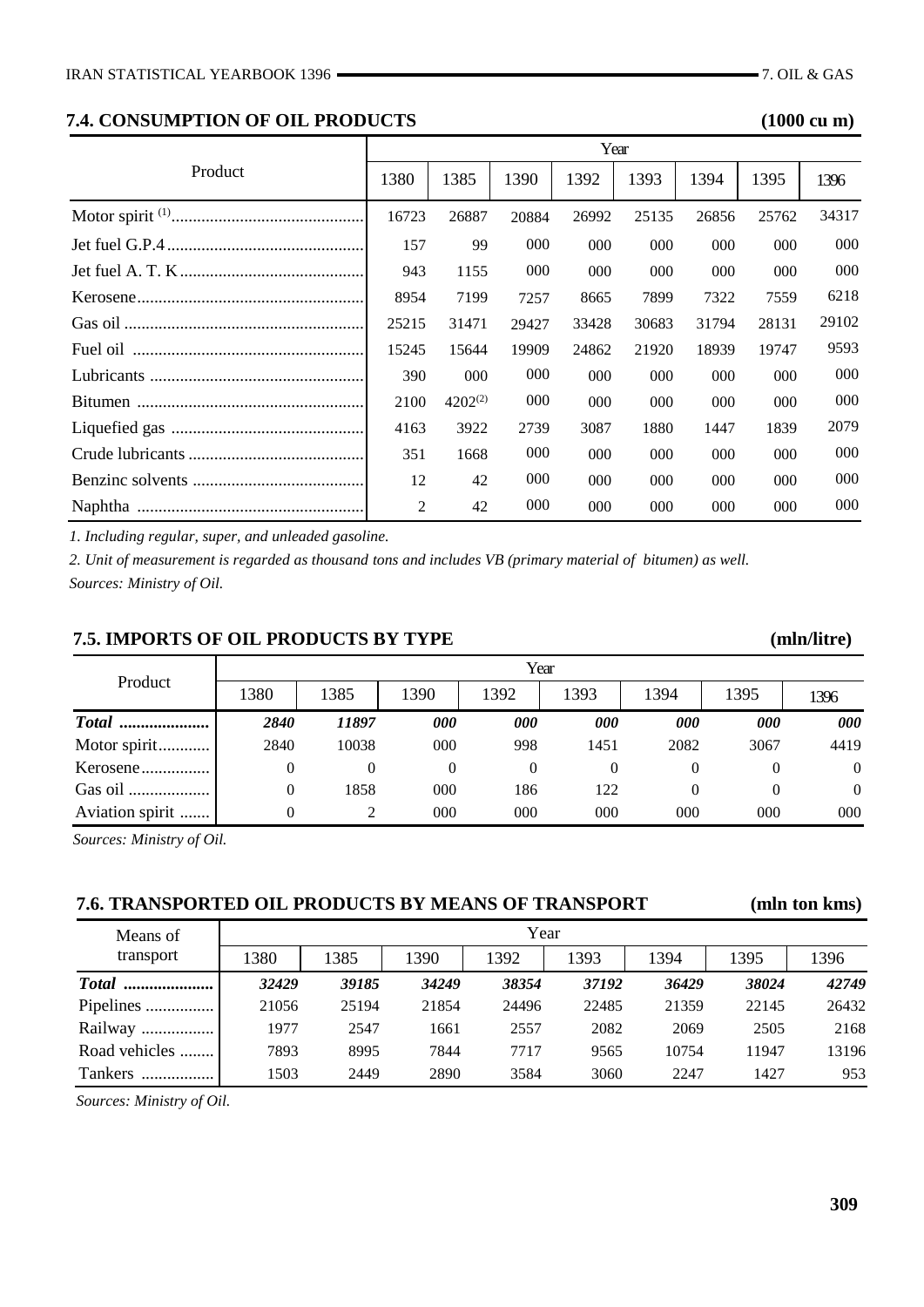

**7. 3. CONSUMPTION OF SOME OIL PRODUCTS**



| 7.7. AVERAGE PRODUCTION OF ENRICHED GAS BY SOURCE OF PRODUCTION (mln cu m/day) |  |  |
|--------------------------------------------------------------------------------|--|--|
|--------------------------------------------------------------------------------|--|--|

|                    | Year |      |      |             |             |                     |        |        |  |  |  |
|--------------------|------|------|------|-------------|-------------|---------------------|--------|--------|--|--|--|
| Resource           | 1380 | 1385 | 1390 | 1392        | 1393        | 1394                | 1395   | 1396   |  |  |  |
| Total              | 312  | 464  | 631  | $634^{(1)}$ | $683^{(1)}$ | $714/5^{(1)}$       | 778.57 | 844.91 |  |  |  |
| Associated gas     | 88   | 96   | 104  | 76          | 78          | $77.2^{(1)}$        | 96.59  | 102.02 |  |  |  |
| Cap gas            | 51   | 38   | 30   | 30          | 29          | 28.7 <sup>(1)</sup> | 27.45  | 27.80  |  |  |  |
| Gas of independent |      |      |      |             |             |                     |        |        |  |  |  |
| gas fields         | 172  | 330  | 497  | $527^{(1)}$ | $576^{(1)}$ | $608.6^{(1)}$       | 654.53 | 715.09 |  |  |  |

*1. Revised figures.*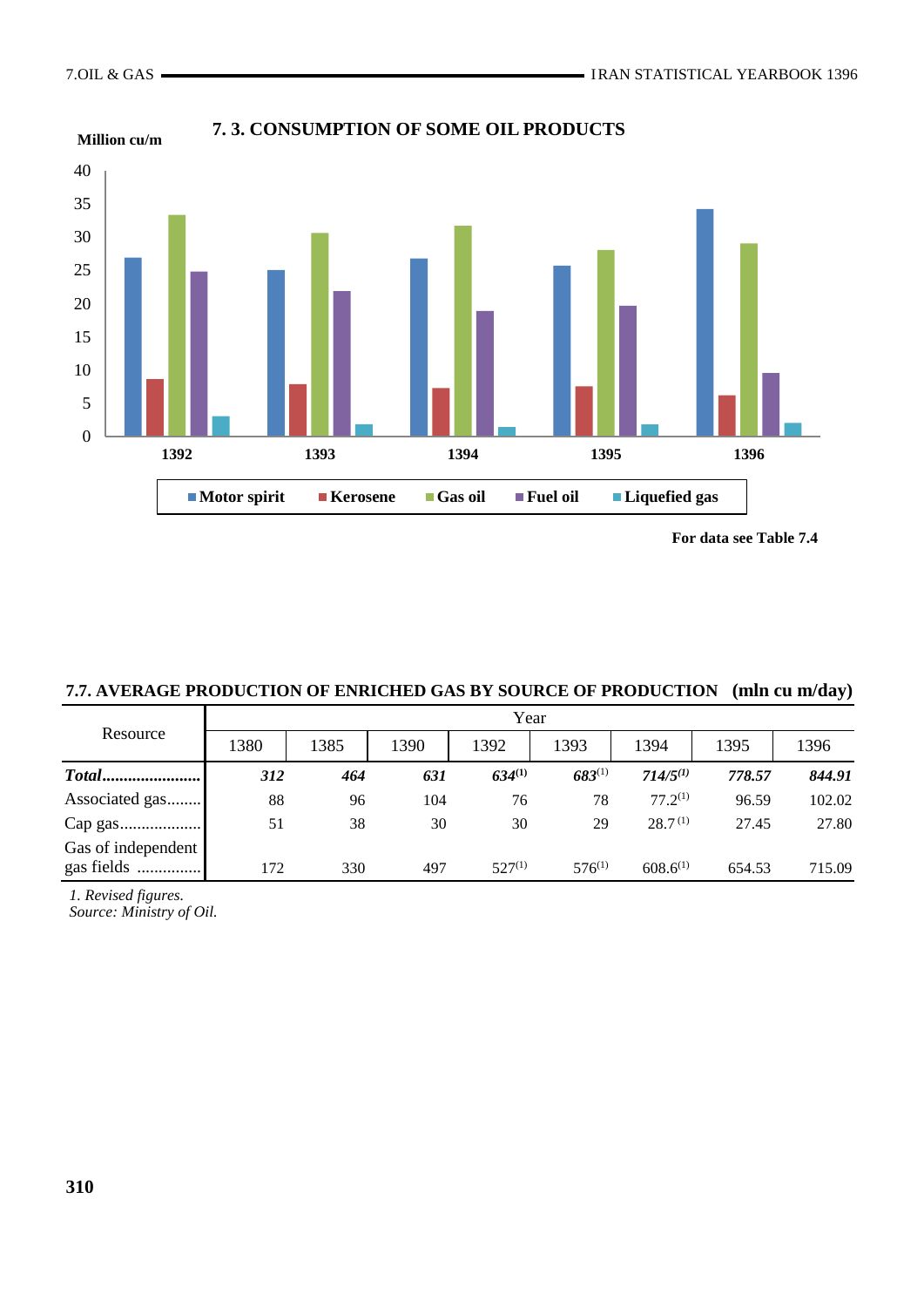

**For data see Table 7.5.**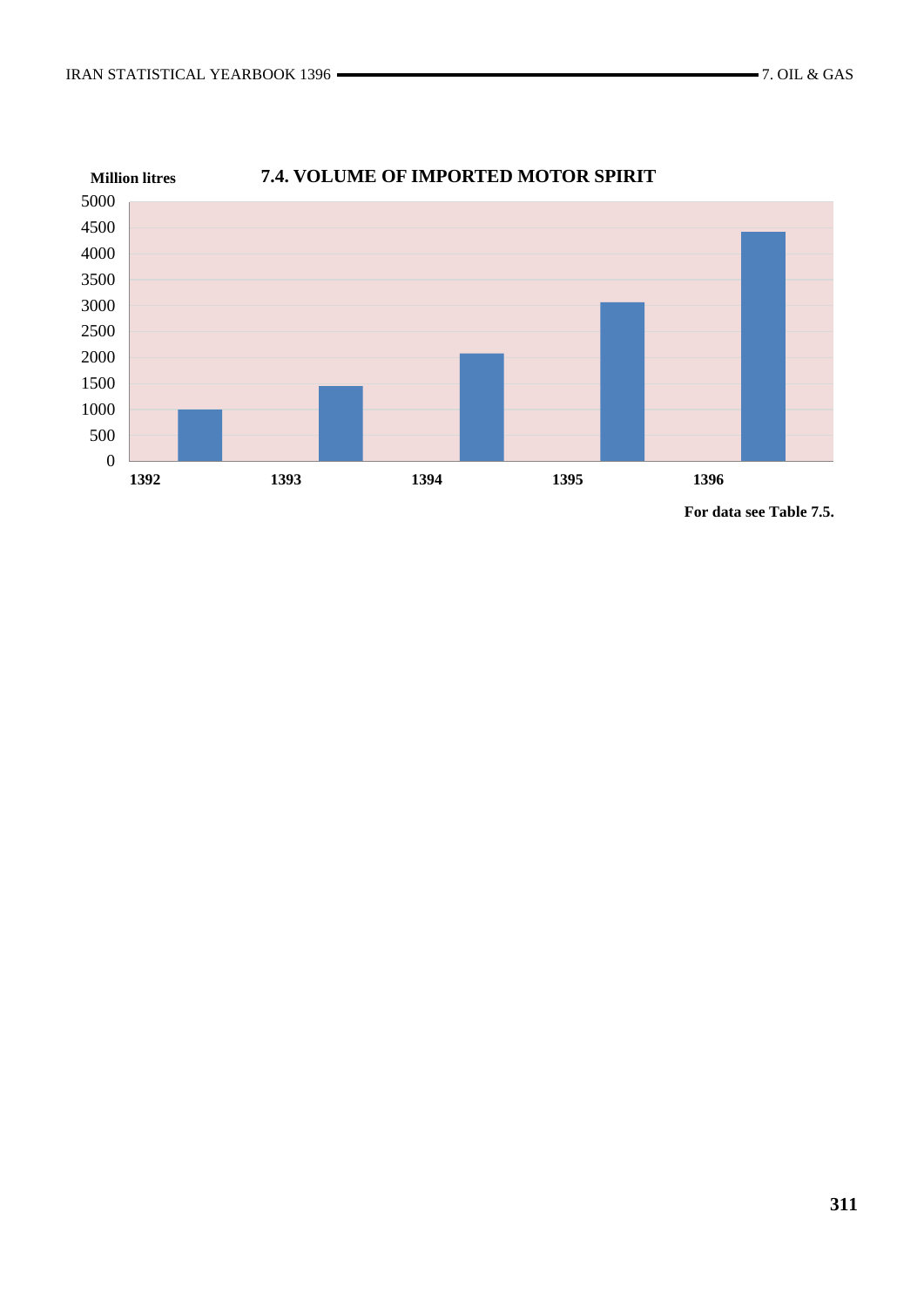#### **7.8. CITIES SUPPLIED OR BEING SUPPLIED WITH PIPED GAS AND HOUSEHOLDS COVERED IN THIS PROGRAMME AT THE END OF THE YEAR(1)**

|                        | Cities supplied with piped gas <sup>(2)</sup> |                      | Cities being supplied  |  |
|------------------------|-----------------------------------------------|----------------------|------------------------|--|
| Year and Ostan         | Number                                        | Number of households | with piped $gas^{(3)}$ |  |
|                        | 414                                           | 000                  | 79                     |  |
|                        | 705                                           | 11457949             | 82                     |  |
|                        | 966                                           | 000                  | 000                    |  |
|                        | 1025                                          | 17925615             | 000                    |  |
|                        | 1041                                          | 18845340             | 46                     |  |
|                        | 1063                                          | 19602000             | 50                     |  |
|                        | 1085                                          | 20491231             | 25                     |  |
|                        | 1115                                          | 17355804             | 47                     |  |
|                        | 62                                            | 886874               | $\theta$               |  |
| West Azarbayejan       | 37                                            | 628848               | 2                      |  |
|                        | 26                                            | 198551               | $\theta$               |  |
|                        | 103                                           | 1745316              | 4                      |  |
|                        | 16                                            | 492814               | $\theta$               |  |
|                        | 22                                            | 107486               | 3                      |  |
|                        | 36                                            | 234643               | 0                      |  |
|                        | 47                                            | 4060253              |                        |  |
| Chaharmahal&Bakhtiyari | 39                                            | 175505               | 1                      |  |
|                        | 25                                            | 123203               | 3                      |  |
| Khorasan-e-Razavi      | 72                                            | 1422111              | 1                      |  |
|                        | 22                                            | 143175               | $\Omega$               |  |
|                        | 77                                            | 974310               | 2                      |  |
|                        | 21                                            | 217713               | $\overline{0}$         |  |
|                        | 20                                            | 169707               | $\Omega$               |  |
| Sistan&Baluchestan     | 2                                             | 161330               | 4                      |  |
|                        | 94                                            | 948626               | 6                      |  |
|                        | 26                                            | 278595               | $\Omega$               |  |
|                        | 6                                             | 317557               | $\theta$               |  |
|                        | 28                                            | 337114               | $\theta$               |  |
|                        | 50                                            | 468484               | 6                      |  |
|                        | 27                                            | 437257               | 2                      |  |
| Kohgiluyeh&Boyerahmad  | 15                                            | 81119                | 2                      |  |
|                        | 29                                            | 301273               | $\theta$               |  |
|                        | 51                                            | 537270               | $\Omega$               |  |
|                        | 23                                            | 332878               |                        |  |
|                        | 52                                            | 621526               | 5                      |  |
|                        | 34                                            | 307727               | $\Omega$               |  |
|                        | 3                                             | 10293                | 4                      |  |
|                        | 29                                            | 343616               | $\Omega$               |  |
|                        | 21                                            | 290630               | $\Omega$               |  |

*1.The number of cities are based on the definitions given by the Ministry of Oil.*

*2.Including all cities parts of which are gas consumers.*

*3.Including cities where piped gas supply operations have already started.*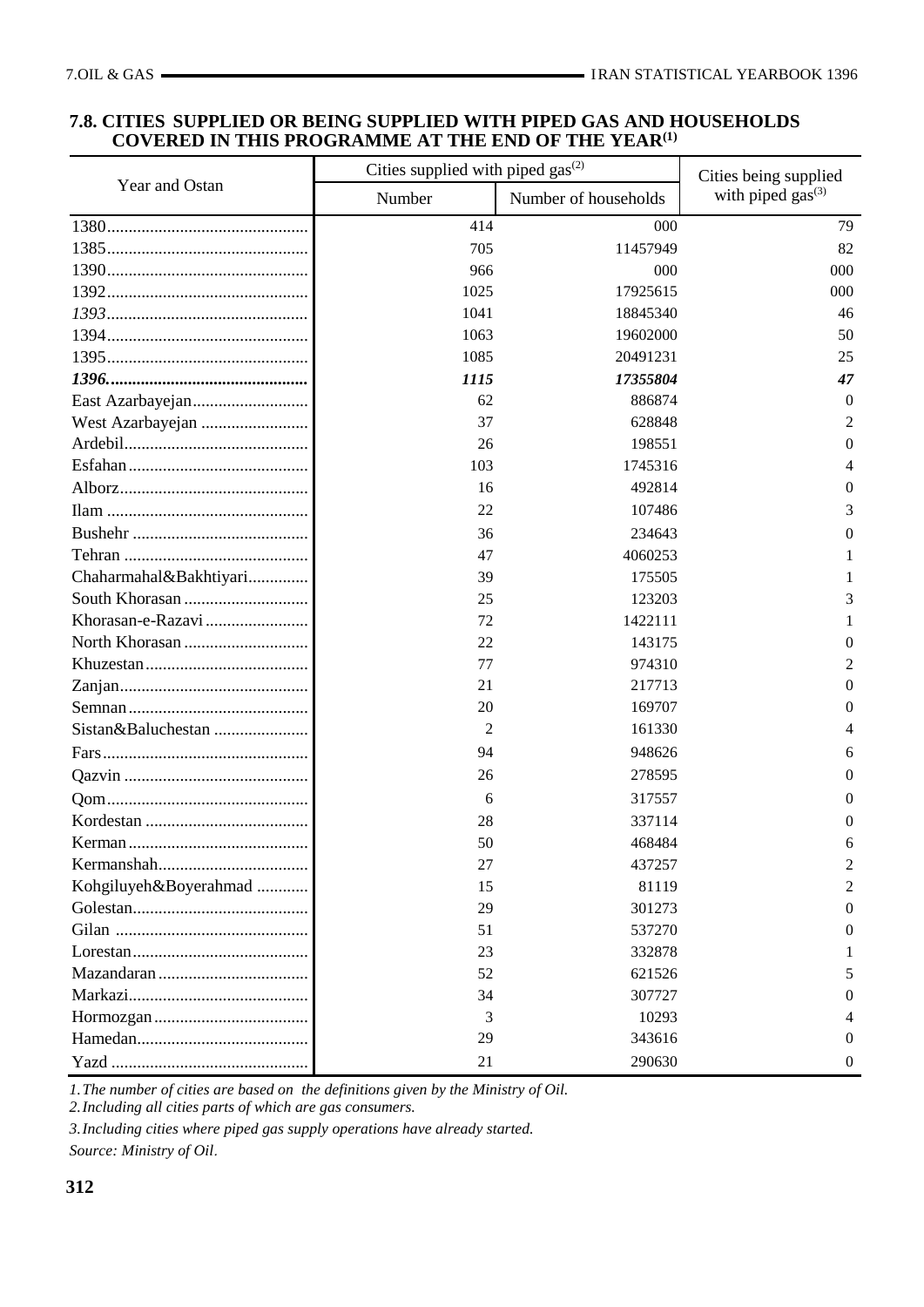# **7.9. VILLAGES SUPPLIED OR BEING SUPPLIED WITH PIPED GAS AND HOUSEHOLDS COVERED IN THIS PROGRAMME AT THE END OF THE YEAR(1)**

|                                                                             | Villages supplied with piped gas <sup>(2)</sup> |                      | Villages being supplied |  |
|-----------------------------------------------------------------------------|-------------------------------------------------|----------------------|-------------------------|--|
| Year and Ostan                                                              | Number                                          | Number of households | with piped $gas^{(3)}$  |  |
|                                                                             | 393                                             | 000                  | 000                     |  |
|                                                                             | 4177                                            | 000                  | 2250                    |  |
| 1390                                                                        | 12205                                           | 000                  | 000                     |  |
|                                                                             | 14115                                           | 3177293              | 4338                    |  |
|                                                                             | 15875                                           | 3328142              | 5024                    |  |
|                                                                             | 20408                                           | 4000308              | 5514                    |  |
|                                                                             | 23206                                           | 4336666              | 4303                    |  |
|                                                                             | 25793                                           | 4372459              | 5000                    |  |
| East Azarbayejan                                                            | 1862                                            | 311174               | 252                     |  |
| West Azarbayejan                                                            | 799                                             | 173440               | 638                     |  |
|                                                                             | 1052                                            | 105021               | 251                     |  |
|                                                                             | 1254                                            | 193957               | 5                       |  |
|                                                                             | 137                                             | 56801                | 25                      |  |
|                                                                             | 352                                             | 39074                | 58                      |  |
|                                                                             | 390                                             | 78673                | 15                      |  |
|                                                                             | 500                                             | 217253               | 8                       |  |
| Chaharmahal&Bakhtiyari                                                      | 464                                             | 81412                | 38                      |  |
|                                                                             | 290                                             | 42850                | 186                     |  |
| Khorasan-e-Razavi                                                           | 1789                                            | 422797               | 482                     |  |
| North Khorasan                                                              | 667                                             | 100271               | 73                      |  |
|                                                                             | 1590                                            | 240783               | 297                     |  |
|                                                                             | 490                                             | 82364                | 95                      |  |
|                                                                             | 238                                             | 36784                | 14                      |  |
| Sistan&Baluchestan                                                          | 3                                               | 2573                 | 20                      |  |
|                                                                             | 1547                                            | 297651               | 549                     |  |
|                                                                             | 425                                             | 81121                | 87                      |  |
|                                                                             | 113                                             | 15190                | 32                      |  |
|                                                                             | 1072                                            | 110069               | 64                      |  |
|                                                                             | 934                                             | 135149               | 114                     |  |
|                                                                             | 976                                             | 77419                | 405                     |  |
| Kohgiluyeh&Boyerahmad                                                       | 625                                             | 64961                | 165                     |  |
|                                                                             | 841                                             | 233473               | 30                      |  |
|                                                                             | 1922                                            | 291393               | 93                      |  |
| $Lores \tan \ldots \ldots \ldots \ldots \ldots \ldots \ldots \ldots \ldots$ | 1134                                            | 124258               | 424                     |  |
|                                                                             | 1961                                            | 416164               | 474                     |  |
|                                                                             | 971                                             | 105194               | 12                      |  |
|                                                                             | 15                                              | 3207                 | 4                       |  |
|                                                                             | 1011                                            | 192521               | 6                       |  |
|                                                                             | 369                                             | 39462                | 84                      |  |

*1. The number of villages are based on the definitions given by the Ministry of Oil.*

*2. Including all villages parts of which are gas consumers.*

*3. Including villages where piped gas supply operations have already started.*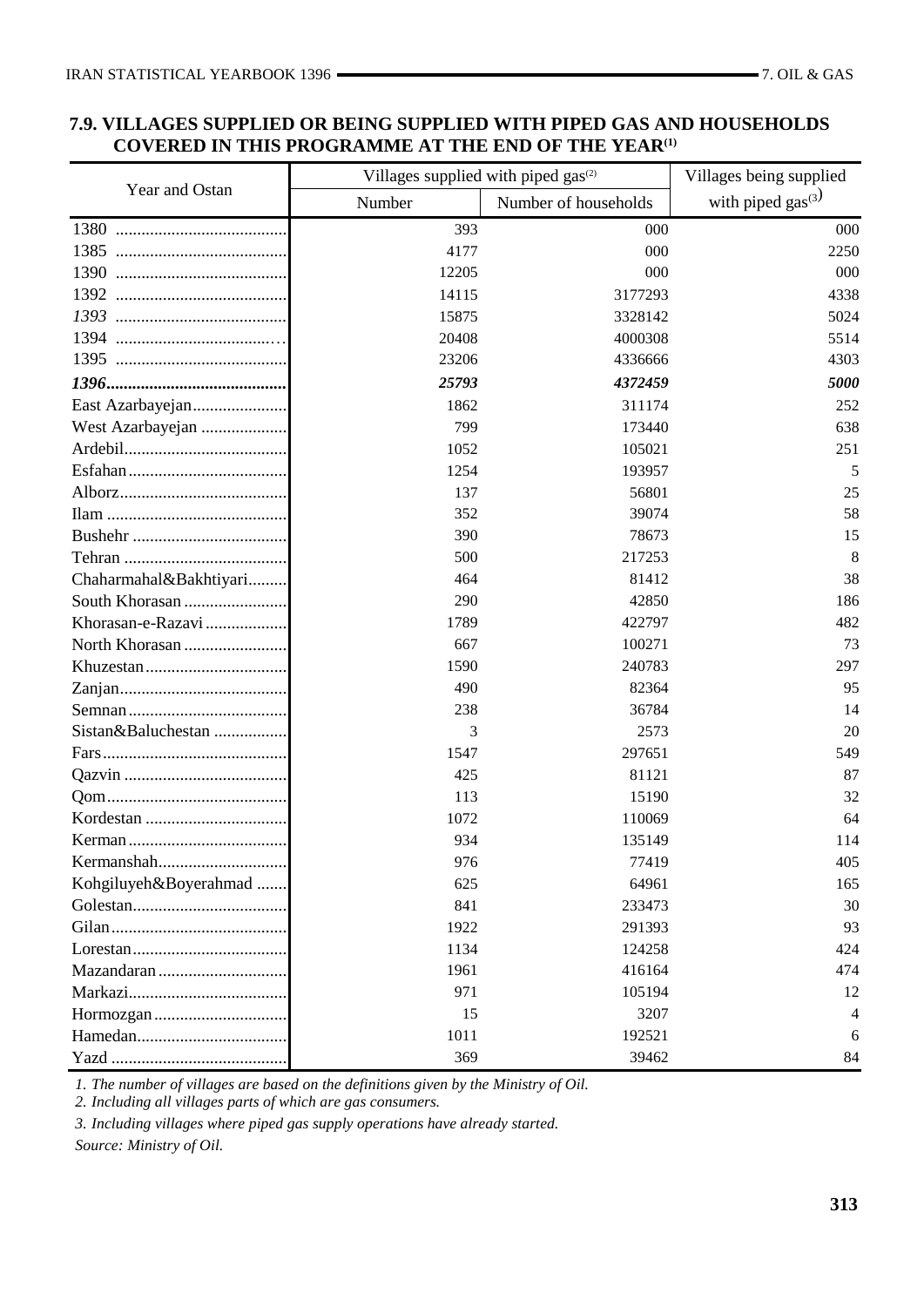# **7.10. NUMBER OF AVAILABLE GAS EXTENSIONS , NATURAL GAS CONSUMERS BY TYPE AND CONSUMPTION AT THE END OF THE YEAR(1)**

|                        | Extension |          |             | Number of natural gas consumers (consumer) |            | Consumption     |
|------------------------|-----------|----------|-------------|--------------------------------------------|------------|-----------------|
| Year and Ostan         | (number)  | Total    | Residential | Commercial                                 | Industrial | (mln cu m/year) |
| 1380                   | 3719086   | 5025658  | 4828282     | 194078                                     | 3298       | 62875           |
| 1385                   | 6170548   | 9292175  | 8839347     | 439264                                     | 13564      | 100816          |
| 1390<br>               | 8516839   | 14717210 | 000         | 000                                        | 000        | 144519          |
| 1392                   | 9431324   | 17511076 | 16412249    | 1020610                                    | 78217      | 147191          |
| 1393                   | 9818230   | 18771822 | 17586332    | 1112590                                    | 72900      | 168009          |
| 1394                   | 10295219  | 20066718 | 18776808    | 1208313                                    | 81597      | 175818          |
| 1395                   | 10721161  | 21118327 | 19757786    | 1274686                                    | 85855      | 184287          |
|                        | 11196756  | 22164168 | 20725877    | 1347861                                    | 90430      | 190094          |
| East Azarbayejan       | 636581    | 1508136  | 1338039     | 162415                                     | 7682       | 8574            |
| West Azarbayejan       | 393937    | 876209   | 794061      | 81108                                      | 1040       | 5121            |
| Ardebil                | 222253    | 447940   | 411683      | 34930                                      | 1327       | 2312            |
|                        | 1051197   | 1716846  | 1622707     | 83825                                      | 10314      | 20043           |
| Alborz                 | 268361    | 796778   | 738738      | 54519                                      | 3521       | 5317            |
|                        | 91678     | 141400   | 136542      | 4502                                       | 356        | 523             |
|                        | 187723    | 155262   | 152622      | 2200                                       | 440        | 12758           |
|                        | 1248601   | 3200455  | 2949939     | 239638                                     | 10878      | 22194           |
| Chaharmahal&Bakhtiyari | 179901    | 304209   | 283607      | 19437                                      | 1165       | 1287            |
| South Khorasan         | 114498    | 211340   | 199939      | 11008                                      | 393        | 1495            |
| Khorasan-e-Razavi      | 898434    | 2157595  | 2011512     | 133961                                     | 12122      | 11355           |
| North Khorasan         | 157637    | 283175   | 261989      | 20628                                      | 558        | 2667            |
|                        | 645275    | 965006   | 942624      | 21651                                      | 731        | 17915           |
|                        | 174946    | 316162   | 293987      | 21088                                      | 1087       | 2387            |
|                        | 140042    | 278024   | 254317      | 21546                                      | 2161       | 1960            |
| Sistan&Baluchestan     | 17601     | 20141    | 19875       | 262                                        | 4          | 1167            |
|                        | 751724    | 1352062  | 1291312     | 55242                                      | 5508       | 12084           |
|                        | 190806    | 397034   | 367334      | 27090                                      | 2610       | 4844            |
|                        | 167991    | 386156   | 369751      | 13974                                      | 2431       | 2304            |
|                        | 264301    | 492223   | 461064      | 29124                                      | 2035       | 2675            |
|                        | 367066    | 573499   | 554720      | 18087                                      | 692        | 7105            |
| Kermanshah             | 241342    | 543231   | 516224      | 24907                                      | 2100       | 4010            |
| Kohgiluyeh&Boyerahmad  | 109592    | 162205   | 156396      | 5352                                       | 457        | 526             |
|                        | 280021    | 534821   | 512036      | 21088                                      | 1697       | 2604            |
|                        | 569017    | 989406   | 922039      | 63902                                      | 3465       | 6239            |
|                        | 240631    | 508023   | 485941      | 21285                                      | 797        | 1496            |
| Mazandaran             | 740656    | 1310611  | 1236182     | 67624                                      | 6805       | 6574            |
| Markazi                | 287706    | 526463   | 489063      | 32697                                      | 4703       | 6081            |
| Hormozgan              | 10212     | 8453     | 7957        | 277                                        | 219        | 6780            |
| Hamedan                | 314530    | 582297   | 548795      | 32242                                      | 1260       | 3322            |
|                        | 232496    | 419006   | 394882      | 22252                                      | 1872       | 6376            |

*1.Including extensions not yet utilized. Source: Ministry of Oil.*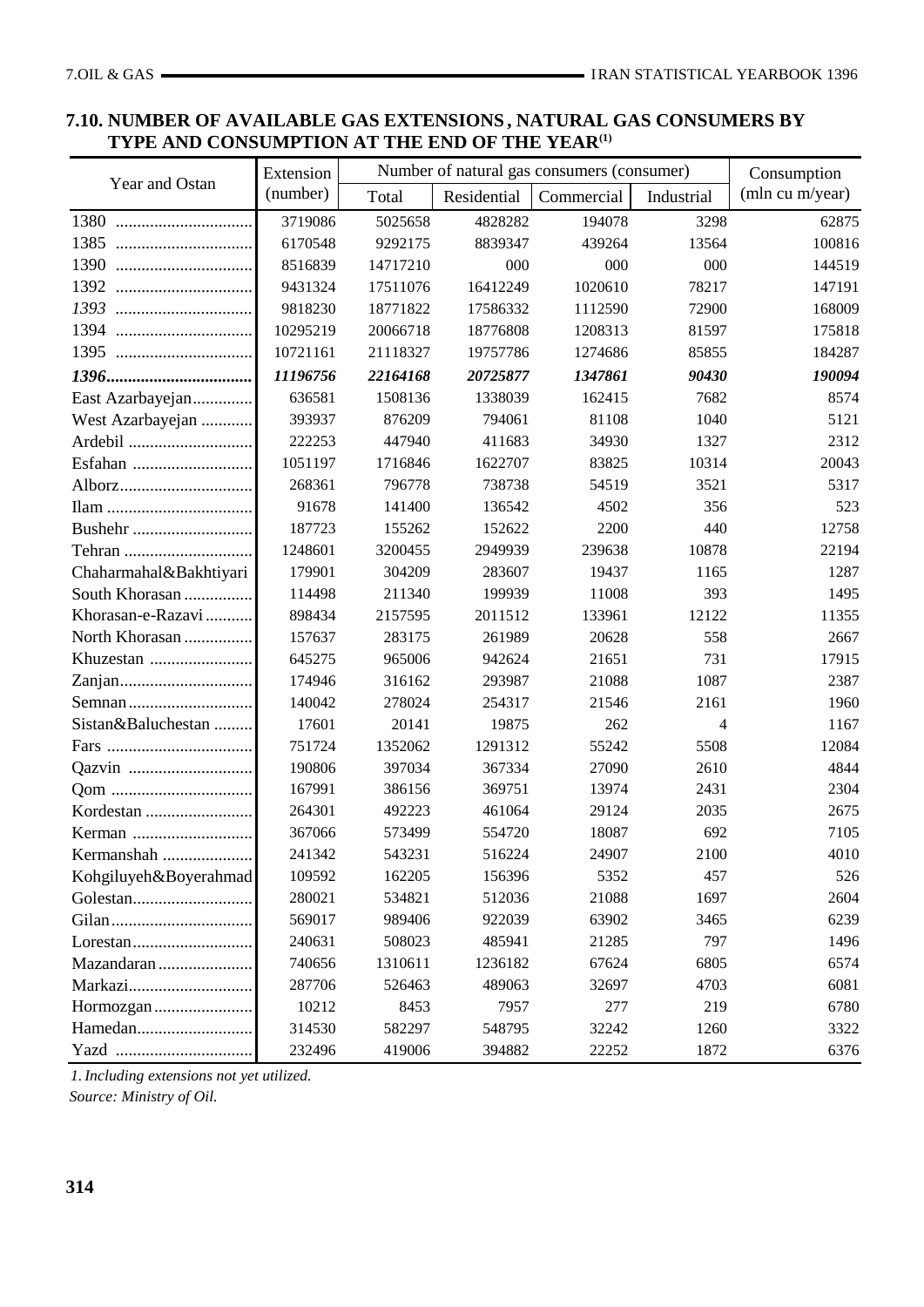**7.11. LIQUEFIED GAS DELIVERED BY REFINERIES FOR DISTRIBUTION (1000 tons)**

| Year         | Total        | Abadan Arak |     | Esfahan | <b>Bandar</b><br>Abbas | Tabriz | Tehran |    | Shiraz Kermanshah | Reservation<br>centres |
|--------------|--------------|-------------|-----|---------|------------------------|--------|--------|----|-------------------|------------------------|
| 1380         | 1395         | 310         | 175 | 442     | 235                    | 134    | 23     | 49 | 26                | $\overline{0}$         |
| 1385         | 1489         | 295         | 189 | 392     | 201                    | 101    | 234    | 54 | 23                | $\theta$               |
| 1390         | $1871^{(1)}$ | 438         | 231 | 452     | 241                    | 119    | 287    | 58 | 21                | $\theta$               |
| 1392         | 1988(1)      | 273         | 542 | 399     | 273                    | 116    | 304    | 56 | 17                | $\overline{0}$         |
| 1393         | $2042^{(1)}$ | 293         | 599 | 403     | 282                    | 94     | 295    | 50 | 20                | $\overline{0}$         |
| 1394         | $2182^{(1)}$ | 425         | 550 | 449     | 256                    | 114    | 296    | 49 | 14                | $\overline{0}$         |
| 1395         | $2182^{(1)}$ | 508         | 593 | 393     | 239                    | 117    | 271    | 49 | 12                | $\overline{0}$         |
| $1396^{(2)}$ | 2112         | 472         | 569 | 378     | 246                    | 77     | 314    | 42 | 14                | $\theta$               |

*1. Including total delivery of liquefied gas for Lavan Refinery.*

*2.The data for the year 1396 exclude the figures for delivery of liquefied gas to Lavan and Setare Khalij Fars Refinery Source: Ministry of Oil.*

#### **7.12. TOTAL PRODUCTION OF NATIONAL PETROCHEMICAL COMPANY BY PRODUCTS CATEGORY(1) (1000 tons)**

| Products category                                | Year  |               |       |       |       |       |               |       |  |
|--------------------------------------------------|-------|---------------|-------|-------|-------|-------|---------------|-------|--|
|                                                  | 1380  | 1385          | 1390  | 1392  | 1393  | 1394  | 1395          | 1396  |  |
| <b>Total</b><br>                                 | 12543 | $18000^{(2)}$ | 42736 | 40574 | 44511 | 46408 | 50624         | 53624 |  |
|                                                  | 780   | 1396          | 4182  | 4923  | 5325  | 5708  | 6133          | 6890  |  |
|                                                  | 3070  | 5178          | 13779 | 13097 | 14782 | 15458 | 21266         | 22683 |  |
|                                                  | 1032  | 1241          | 3283  | 3390  | 3086  | 2825  | 3343          | 3292  |  |
| Fuel                                             | 2911  | 5787          | 12837 | 11471 | 12622 | 13680 | $14569^{(3)}$ | 14903 |  |
| Fertilizers, pesticides and<br>related materials | 4750  | 4398          | 8655  | 7693  | 8696  | 8737  | 5312          | 5856  |  |

*1. Including internal consumption of petrochemical complexes.*

*2. Including existing complexes and three entrusted complexes, Arak, Esfahan and Khark.*

*3. Including fuel and feeds.*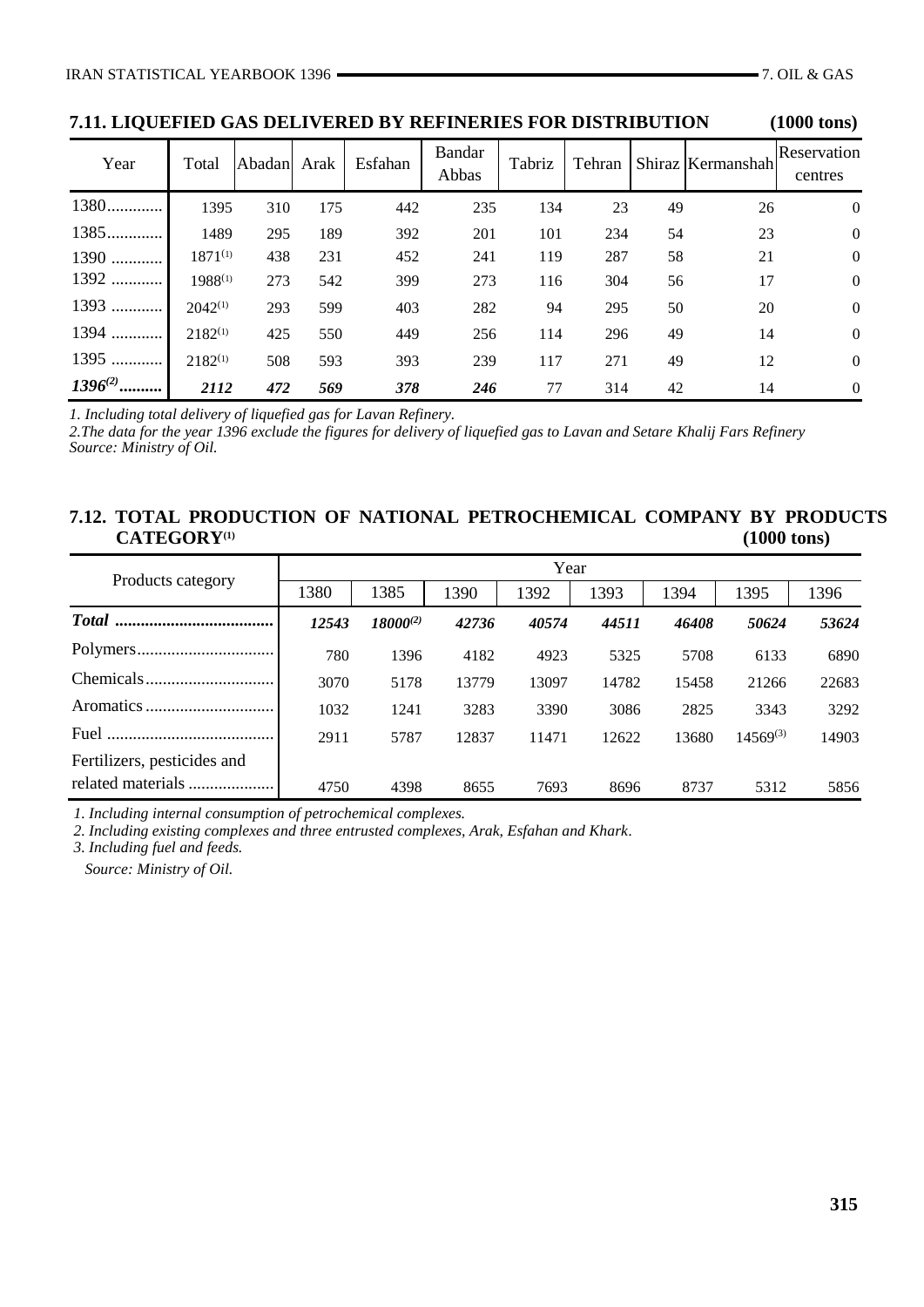# **7.13. QUANTITY AND VALUE OF NPC'S DOMESTIC SALES BY PRODUCTS CATEGORY (1000 tons; blnrials)**

|                                                  | Year     |       |              |               |          |        |                 |                 |  |
|--------------------------------------------------|----------|-------|--------------|---------------|----------|--------|-----------------|-----------------|--|
| Products category                                | 1380     |       | 1385         |               | 1390     |        | 1392            |                 |  |
|                                                  | Quantity | Value | Quantity     | Value         | Quantity | Value  | Quantity        | Value           |  |
|                                                  | 4180     | 6053  | $6066^{(1)}$ | $26520^{(1)}$ | 11858    | 111244 | $14524.8^{(2)}$ | 313766.0        |  |
|                                                  | 741      | 3300  | 1063         | 9681          | 2271     | 38568  | 2610.0          | $97330.5^{(2)}$ |  |
|                                                  | 580      | 1016  | 1018         | 5033          | 3368     | 29981  | $703.9^{(2)}$   | 22308.0         |  |
|                                                  | 248      | 512   | 497          | 4539          | 1035     | 13183  | 3620.0          | $72306.7^{(2)}$ |  |
|                                                  | 501      | 316   | 1554         | 6003          | 4072     | 25654  | $5734.6^{(2)}$  | 111215.0        |  |
| Fertilizers, pesticides and<br>related materials | 2110     | 909   | 1934         | 1264          | 1112     | 3858   | $1856.3^{(2)}$  | 10605.0         |  |

|                             | Year            |                  |          |        |              |               |          |        |  |
|-----------------------------|-----------------|------------------|----------|--------|--------------|---------------|----------|--------|--|
| Products category           | 1393            |                  | 1394     |        | 1395         |               | 1396     |        |  |
|                             | Quantity        | Value            | Quantity | Value  | Quantity     | Value         | Quantity | Value  |  |
|                             | $16332.3^{(2)}$ | $333488.5^{(2)}$ | 13420    | 231178 | 16204        | 297826        | 17470    | 381441 |  |
|                             | $2654.7^{(2)}$  | 108964.0         | 2450     | 87832  | 2882         | 111794        | 3050     | 131689 |  |
|                             | $4400.4^{(2)}$  | 0.79551          | 4090     | 69279  | 5200         | 90798         | 6420     | 131225 |  |
|                             | $1175.9^{(2)}$  | $35567.1^{(2)}$  | 940      | 19979  | 1104         | 28233         | 1220     | 39411  |  |
| Fuel.                       | 5831.3(2)       | $92847.4^{(2)}$  | 3820     | 38539  | $4814^{(3)}$ | $52411^{(3)}$ | 4700     | 64929  |  |
| Fertilizers, pesticides and | $2269.9^{(2)}$  | 0.16559          | 2120     | 15548  | 2204         | 14590         | 2080     | 14187  |  |

*1. Including existing complexes and three entrusted complexes, Arak, Esfahan and Khark.*

*2.Revised figures.*

*3. Including fuel and feeds*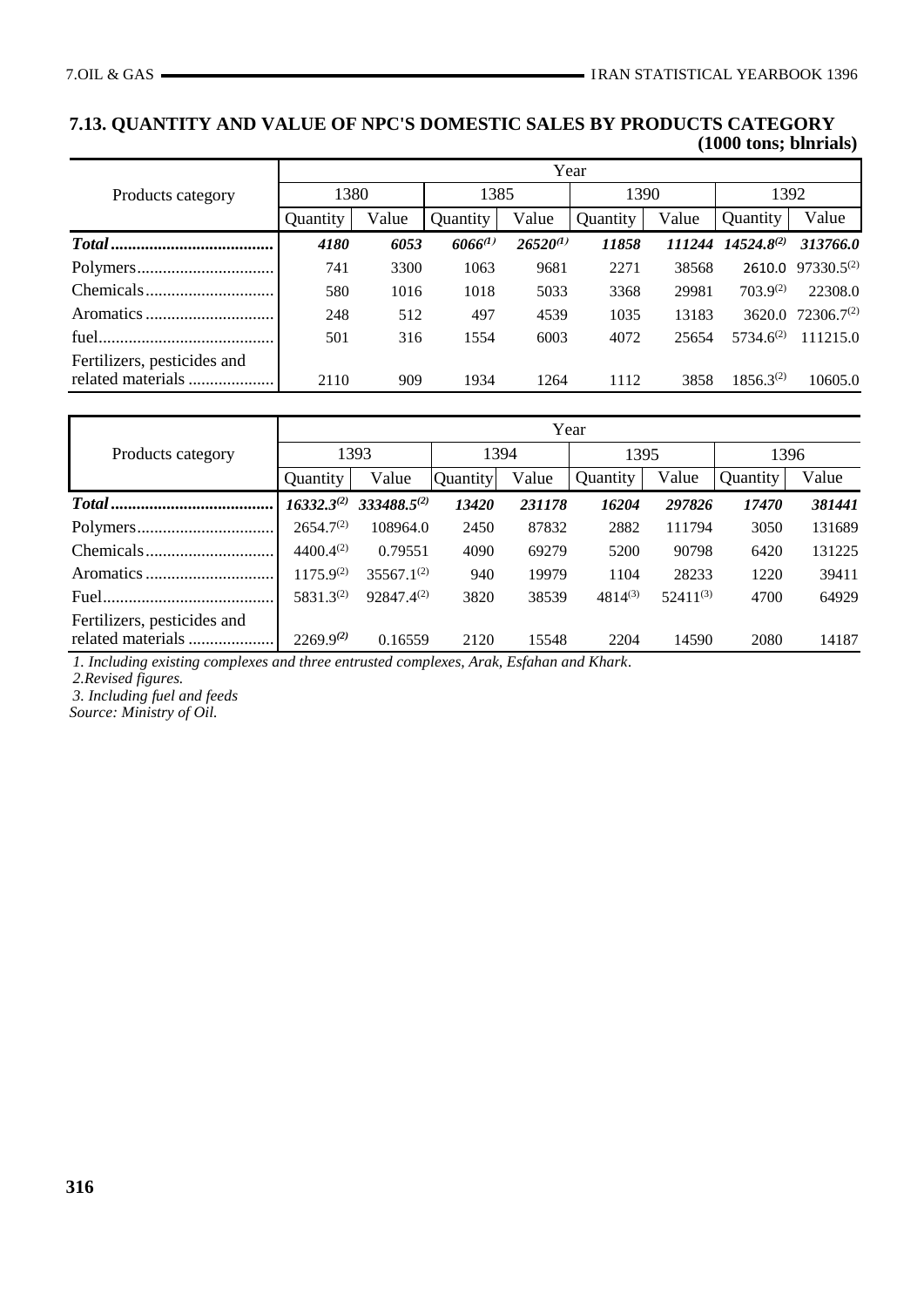## **7.14. QUANTITY AND VALUE OF NPC'S EXPORTS BY PRODUCTS CATEGORY (1000 tons; mln dollars)**

|                                                  | Year     |       |              |              |       |         |          |                      |  |
|--------------------------------------------------|----------|-------|--------------|--------------|-------|---------|----------|----------------------|--|
| Category                                         | 1380     |       | 1385         |              | 1390  |         | 1392     |                      |  |
|                                                  | Quantity | Value | Quantity     | Quantity     | Value | Value   | Ouantity | Value                |  |
|                                                  | 4011     | 795   | $6044^{(1)}$ | $3299^{(1)}$ | 18193 | 14662.4 |          | $128279869.1^{(2)}$  |  |
|                                                  | 142      | 73    | 360          | 429          | 1638  | 2546.9  |          | 2488 3509. $1^{(2)}$ |  |
|                                                  | 651      | 118   | 1687         | 774          | 5567  | 3508.3  | 3727.3   | 2046.0               |  |
| <b>Aromatics</b>                                 | 385      | 117   | 440          | 454          | 536   | 773.4   | 247      | 341.0                |  |
|                                                  | 2010     | 442   | 3010         | 1545         | 6452  | 6241.7  | 3180     | 2942.0               |  |
| Fertilizers, pesticides and<br>related materials | 823      | 45    | 547          | 97           | 4000  | 1592.1  | 3185     | 1031.0               |  |

|                                                  | Year            |                 |          |       |              |              |          |       |  |
|--------------------------------------------------|-----------------|-----------------|----------|-------|--------------|--------------|----------|-------|--|
| Category                                         | 1393            |                 | 1394     |       | 1395         |              | 1396     |       |  |
|                                                  | Quantity        | Value           | Quantity | Value | Quantity     | Value        | Quantity | Value |  |
|                                                  | 15886.0         | 10273.0         | 18660    | 9400  | 20851        | 9803         | 22530    | 12100 |  |
|                                                  | $2511.1^{(2)}$  | $3293.4^{(2)}$  | 2594     | 3340  | 3125         | 3413         | 3910     | 4250  |  |
|                                                  | 5008 $6^{(2)}$  | 1991. $7^{(2)}$ | 5724     | 2050  | 6864         | 2357         | 6780     | 2790  |  |
| <b>Aromatics</b>                                 | 952. $1^{(2)}$  | 1111. $5^{(2)}$ | 1164     | 910   | 884          | 742          | 1440     | 1030  |  |
|                                                  | 3785. $1^{(2)}$ | $2646.3^{(2)}$  | 5324     | 2020  | $6746^{(3)}$ | $2642^{(3)}$ | 6850     | 3240  |  |
| Fertilizers, pesticides and<br>related materials | 3629.0          | $1230.1^{(2)}$  | 3854     | 1080  | 3231         | 650          | 3550     | 790   |  |

*1. Including existing complexes and three entrusted complexes, Arak, Esfahan and Khark*

*2.Revised figures.*

*3. Including fuel and feeds.*

*Source: Ministry of Oil.*

# **7.5 . TOTAL PRODUCTION OF NATIONAL PETROCHEMICAL COMPANY BY PRODUCTS CATEGORY, THE YEAR 1396**



**For data see Table 7.12.**